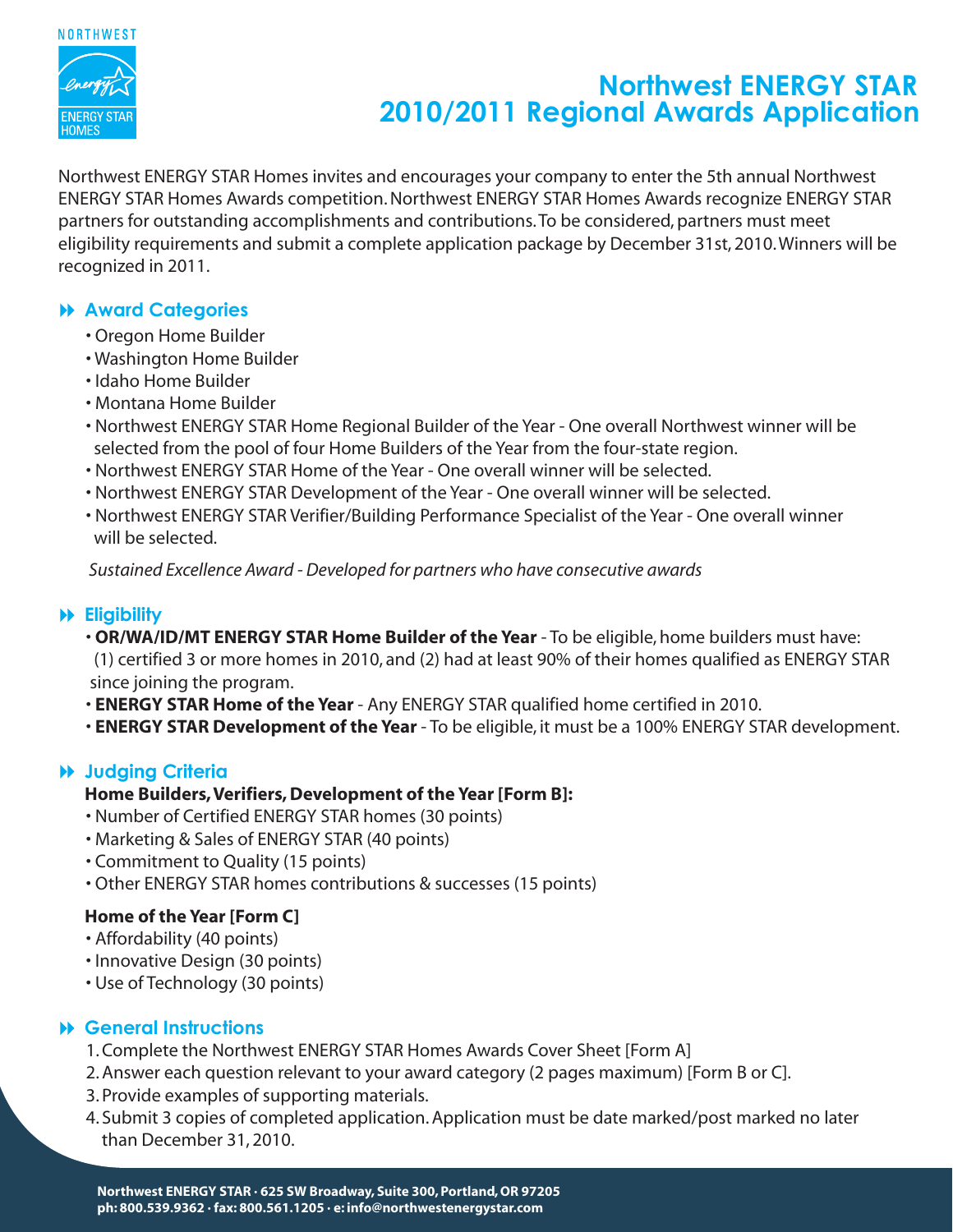# **APPLICATION COVER SHEET Northwest ENERGY STAR® Homes 2010/2011 Awards**



# **Contact Information**

|                                                                                                      |  |  | <b>FUF</b> |
|------------------------------------------------------------------------------------------------------|--|--|------------|
|                                                                                                      |  |  |            |
|                                                                                                      |  |  |            |
|                                                                                                      |  |  |            |
|                                                                                                      |  |  |            |
|                                                                                                      |  |  |            |
| Date your company joined the Northwest ENERGY STAR Homes program: __________________________________ |  |  |            |

#### **Award Category**

- $\Box$  Home Builder (please fill out the additional information below)
- $\square$  Development
- □ Verifier/Building Performance Specialist
- $\Box$  Home of the Year

Please check one:

- $\Box$  Oregon Home Builder
- $\Box$ Washington Home Builder
- Idaho Home Builder  $\Box$
- Montana Home Builder

|                                                                        | $2010*$ | 2009 2008 2007 |  |
|------------------------------------------------------------------------|---------|----------------|--|
| Number of certified ENERGY STAR homes/year                             |         |                |  |
| Total number of completed homes (ENERGY STAR and non-ENERGY STAR)/year |         |                |  |
| Percentage of ENERGY STAR homes/year                                   |         |                |  |

*\*Estimated numbers of homes in 2010 as of entry date*

#### **Certification Statement**

"I certify that the information provided in this application is true and accurate to the best of my knowledge. I understand that excerpts from this application may be used by Northwest ENERGY STAR Homes for public outreach for the program and awards."

\_\_\_\_\_\_\_\_\_\_\_\_\_\_\_\_\_\_\_\_\_\_\_\_\_\_\_\_\_\_\_ \_\_\_\_\_\_\_\_\_\_\_\_\_\_\_\_\_\_\_\_\_\_\_\_\_\_\_\_\_\_\_ \_\_\_\_\_\_\_\_\_\_\_\_\_\_\_\_\_\_

 $\overline{a}$ 

| × | ×<br>۰. |
|---|---------|
|---|---------|

 $\overline{a}$ 

**Title**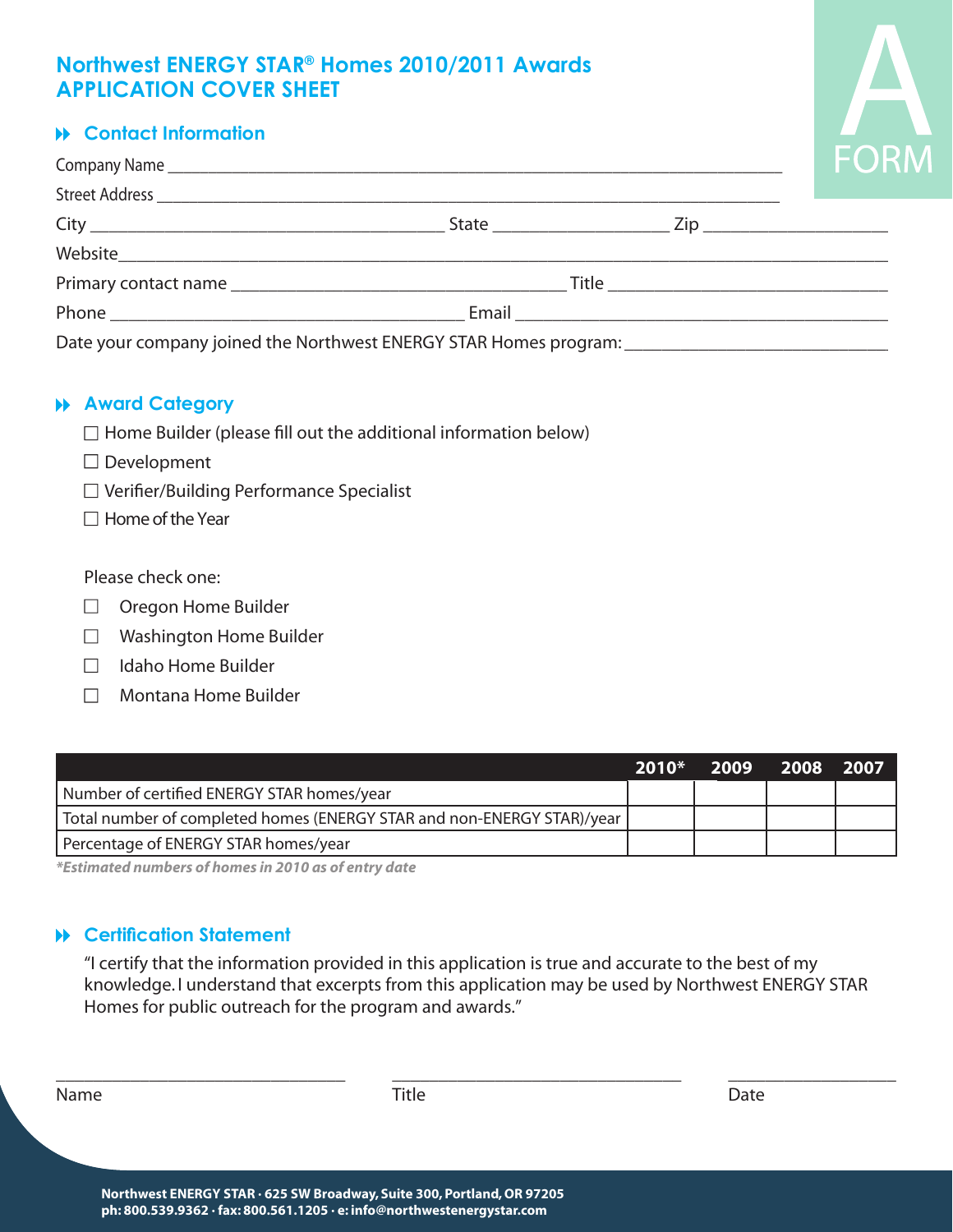# **Builder, Verifier/BPS and Development of the Year APPLICATION QUESTIONS**



Please answer each question relevant to your award category.

#### **1.Number of Certified Homes: (30 points)**

For Home Builders and Developments: Complete the Awards Cover Sheet providing information on home building activities.

For Verifiers/Building Performance Specialists: How has your company directly contributed to the market share growth of and completion of ENERGY STAR homes in your company's service area(s)?

#### **2. Marketing & Sales: (40 points)**

How has your company effectively utilized the ENERGY STAR logos and messaging for marketing and sales?

Provide examples of how your company has incorporated ENERGY STAR into its marketing and sales efforts and its overall business plan. Examples may include: advertisements (print, radio, television, etc.), signage (vehicle, site, office, showroom, model homes, etc.), website, materials for home buyers (brochures, flyers), sales staff (training, sales tools, etc.), events or promotions showcasing ENERGY STAR, media coverage secured, co-marketing ENERGY STAR with other green building programs, or other tactics.

If applicable, describe how your company has contributed to recruiting additional ENERGY STAR partners?

#### **3.Commitment to Quality: (15 points)**

For Home Builders and Developments:

Describe how your company works to ensure that all of its homes meet ENERGY STAR specifications, resulting in successful verifications and certified homes. (Strategies may include: quality control systems for sub-contractors or staff, trainings available to sub-contractors or staff, etc.)

For Verifiers/Building Performance Specialists:

Describe how your company supports home builders' efforts to ensure that all of their homes meet ENERGY STAR specifications, resulting in successful verifications and certified homes. (Strategies may include: quality control systems, trainings, etc.)

#### **4.Other ENERGY STAR home contributions and success stories: (15 points)**

Describe any other ways your company has contributed to the growth in market share and success of ENERGY STAR homes in your market(s). Examples may include: promotion or installation of ENERGY STAR products beyond the BOP specifications, participation in energy efficiency demonstration projects or innovative research, or other relevant tactics.